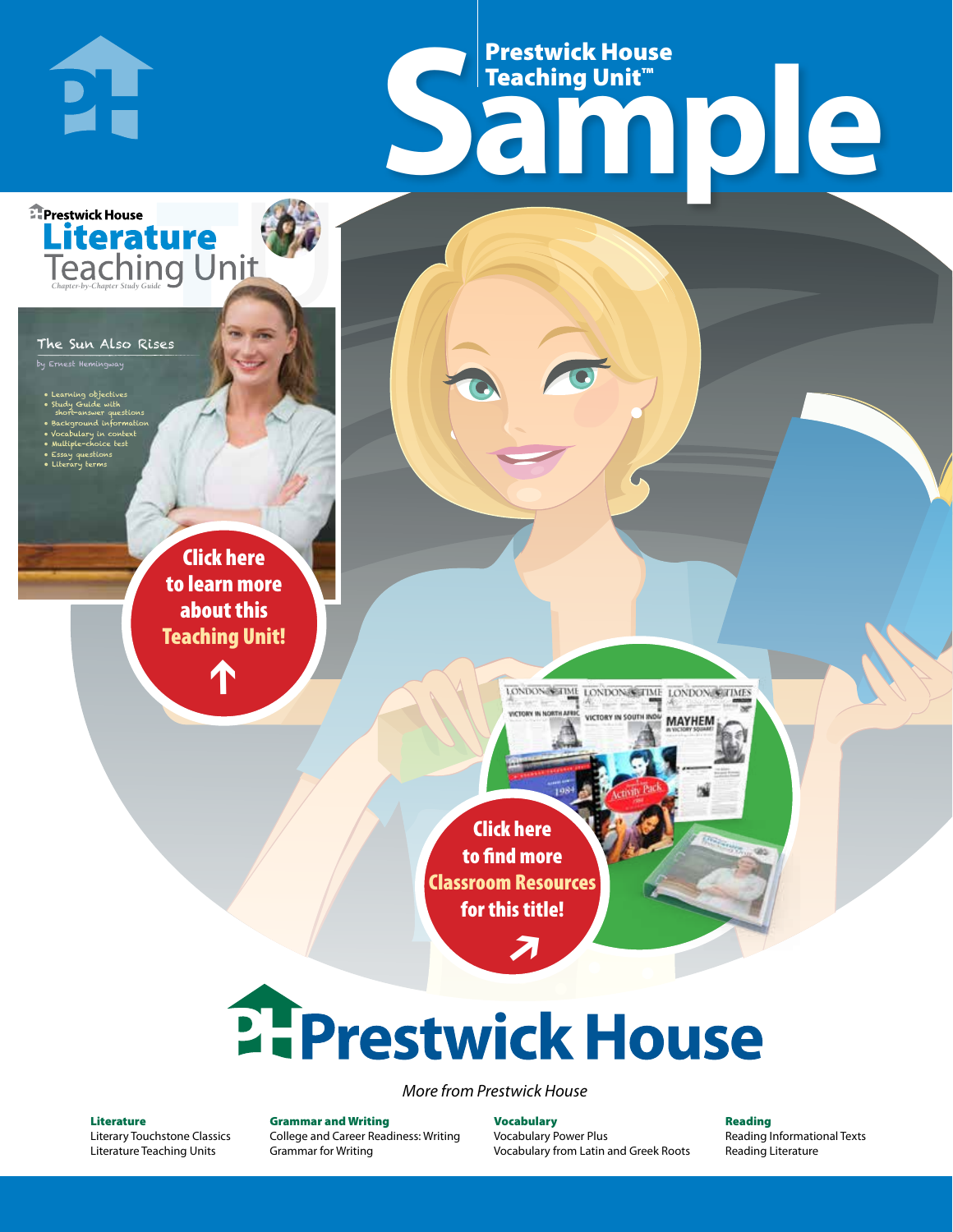

### The Sun Also Rises

### by Ernest Hemingway

- Learning objectives
- Study Guide with short-answer questions
	- Background information
	- Vocabulary in context
		- Multiple-choice test
			- Essay questions
				- Literary terms

## **Ellenger Prestwick House**

**P.O. Box 658, Clayton, DE 19938 www.prestwickhouse.com 800.932.4593**

**ISBN: 978-1-58049-149-5**

**Copyright ©1999 by Prestwick House Inc.**

**All rights reserved. No portion may be reproduced without permission in writing from the publisher.** 

**Item No: 301062**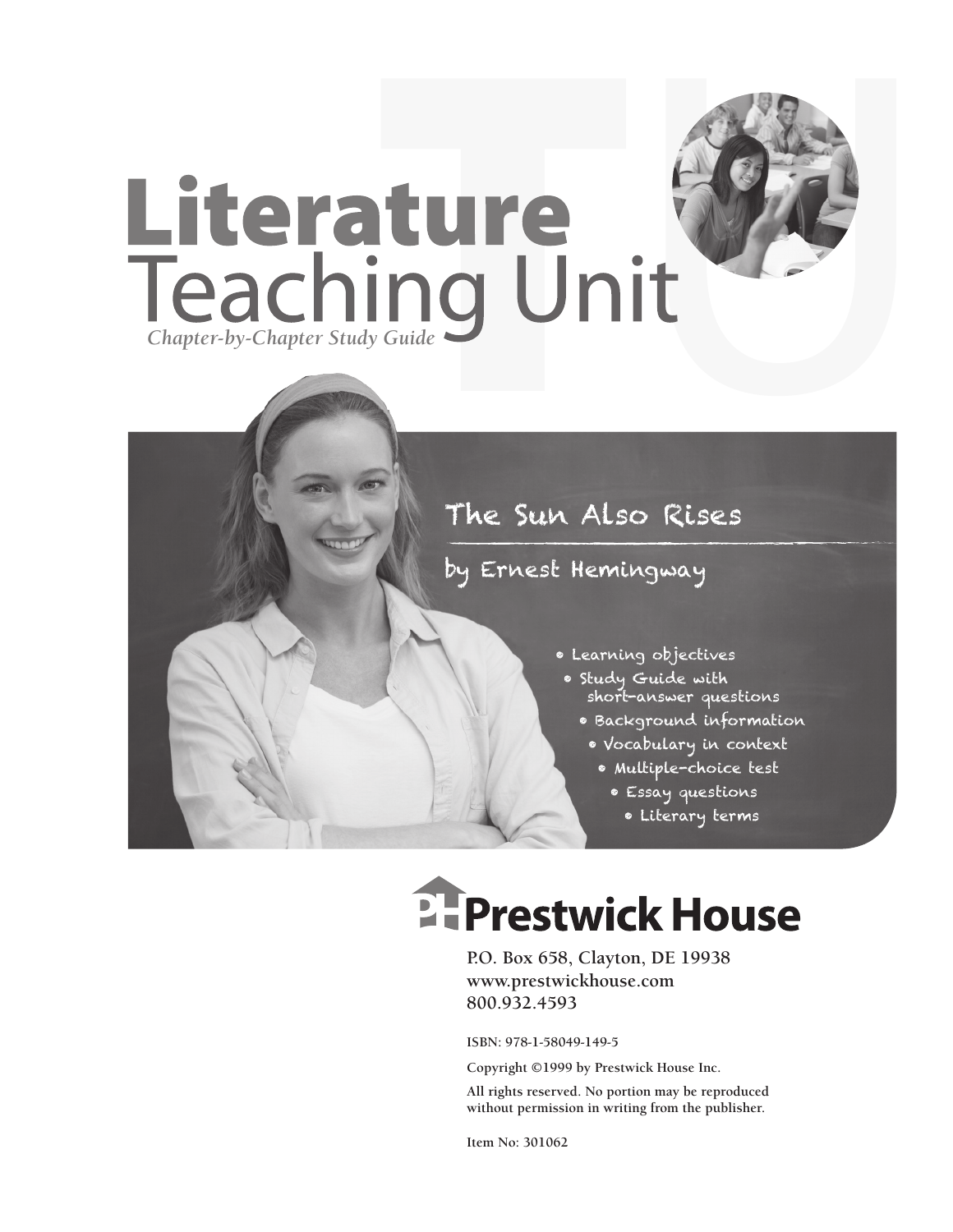### **Notes**

First published in 1926, *The Sun Also Rises* is Hemingway's first novel. Central to the book's focus is that many of the young men who left to fight WWI went to war with idealistic views and visions of glory, but returned disillusioned by the death and destruction they had witnessed. Because life had become empty to them, they tried to fill their lives with sensual pleasures and, thereby, avoid the death they knew was inevitable.

Many critics believe Hemingway includes a character in each of his novels who possesses certain heroic qualities. These characters are courageous men of action, who try to avoid death, but are not afraid of it. The code of behavior these men live by requires them to be courageous, skillful, self-disciplined, and loyal to their friends. The "Hemingway code hero," as he is referred to by literary critics, exhibits grace under pressure.

All references come from the Scribner Paperback Fiction edition of *The Sun Also Rises*, copyright 1926.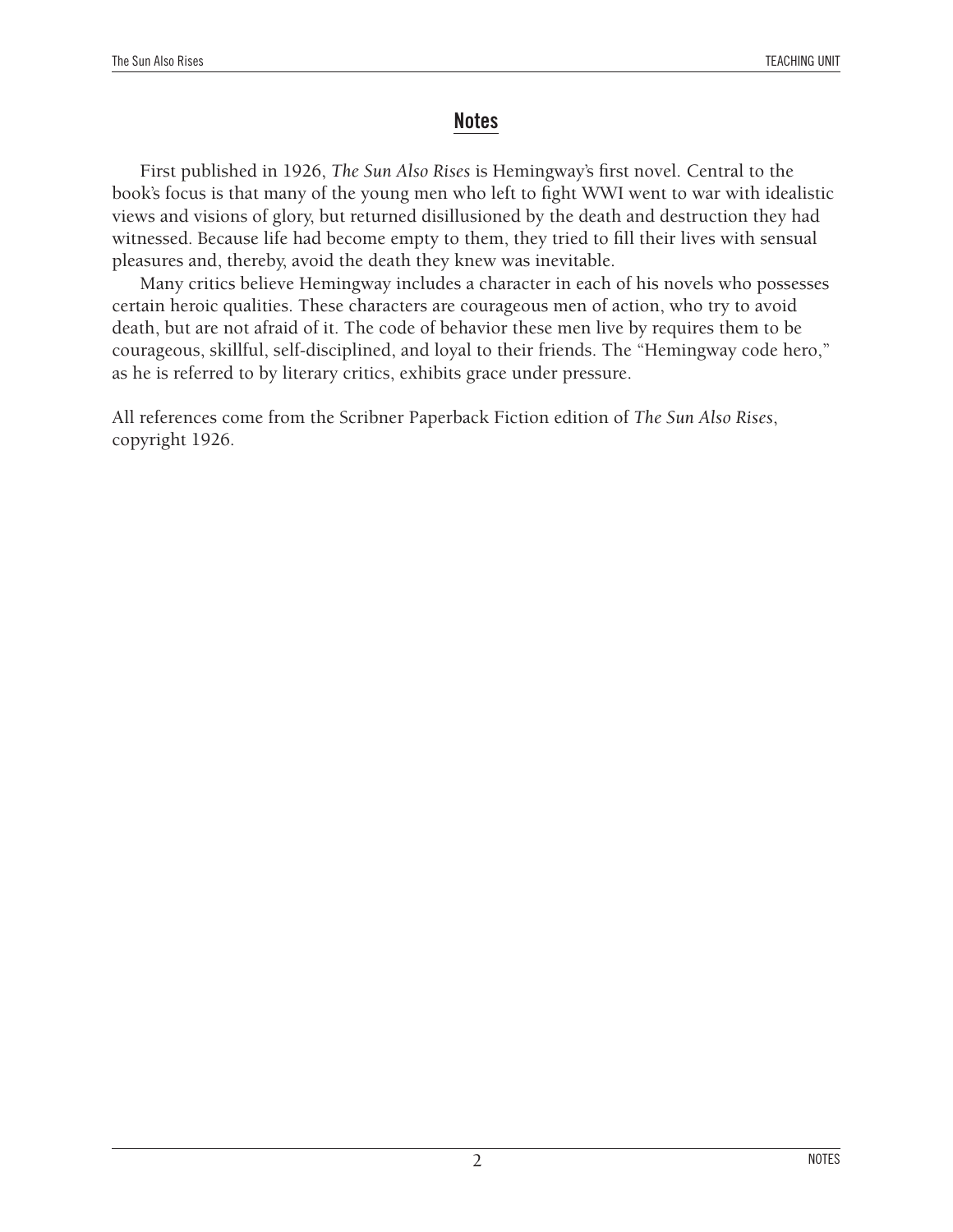### **Objectives**

By the end of this Unit, the student will be able to

- 1. cite and discuss the difficulties the expatriates of WWI faced after the war, specifically, their loss of values, spirituality, and direction in their lives.
- 2. contrast Jake's realistic approach to life with Cohn's idealistic approach; consider both men's:
	- views of sports
	- • definitions of love
	- abilities to fit in socially
	- abilities to accept disappointment
- 3. discuss the protagonist's opinion of organized religion regarding:
	- love of the Church's rituals and atmosphere
	- his problems praying
	- the inability of the church to help him restructure his life
- 4. comment on the expatriates' view of death as it relates to both the enjoyment of life and the inevitability of death; discuss bullfighting as it relates to living and dying.
- 5. state the significance of the novel's title as it relates to:
	- Belmonte being replaced by Romero as the greatest bull fighter
	- the possibility of the expatriates returning to normal lives
- 6. discuss what you believe would be in the author's definition of friendship.
- 7. cite and discuss the characters who possess the maturity and ability to control emotions in social situations, and their ability to accept the flaws of others.
- 8. discuss the author's use of the following literary devices:
	- satire
	- anecdote
	- humor
	- sarcasm
- 9. point out the author's use of irony as it relates to Brett's love for Jake, and Jake's criticism of Cohn's idealism.
- 10. identify three incidents in the story where water of some sort helps the protagonist experience renewal.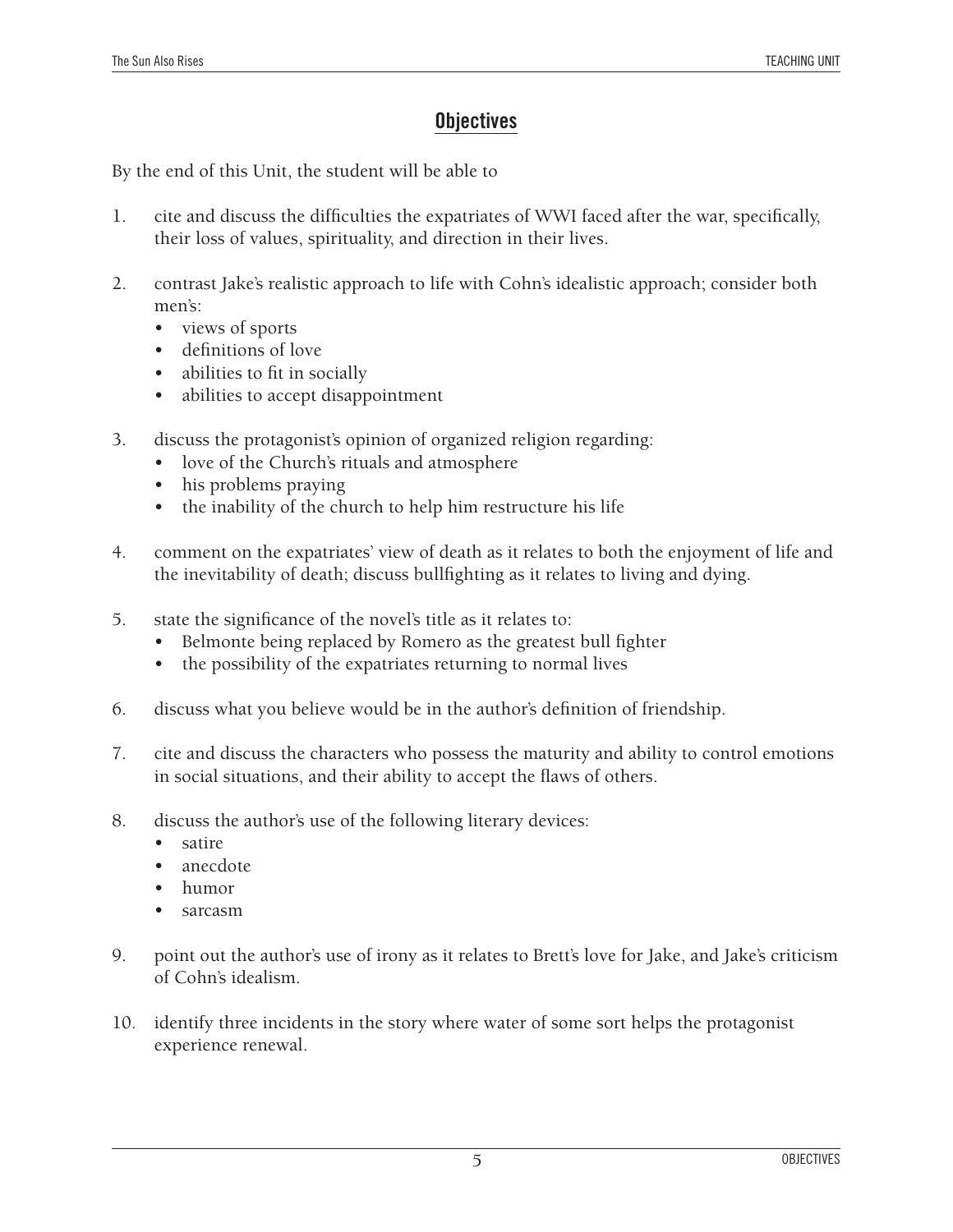### **Questions for Essay and Discussion**

- 1. Write a character sketch of Brett. Why do the men in the story find her so appealing? What are her chances of finding happiness? Does she truly love Jake?
- 2. In what ways does Cohn allow others to direct his life?
- 3. How does Jake's war injury affect his relationship with Brett, Bill, and Cohn?
- 4. Why does Montoya reject Jake at the end of the fiesta?
- 5. Briefly describe the qualities Romero possesses that make him an exceptional bullfighter
- 6. Define realism. What evidence is there in the story that Jake is a realist? Contrast Jake's view of life with Cohn's view.
- 7. Find a passage in the novel where the narrator breaks away from simple first-person narration to speak directly to the reader in order to confide some piece of special information.
- 8. Why is Brett's first appearance in the story on the arm of a homosexual disturbing to Jake? How is her love for him an example of irony?
- 9. What does Bill mean when he says, "Let us rejoice in our blessings. Let us utilize the fowls of the air. Let us utilize the product of the vine. Will you utilize a little, brother?"
- 10. How do the jokes about stuffed dogs tie in with the concept of realism?
- 11. Why, according to Hemingway, do the Europeans look down on American tourists?
- 12. If the story about the steers is a metaphor, which of the lives of the characters in the story does it try to illustrate?
- 13. Find three instances in this novel in which Jake is in or surrounded by water. If water represents rebirth, what kind of rebirth is Jake experiencing in each case?
- 14. What evidence is there that Jake respects the Catholic Church? Why does he have difficulty praying? For what reasons does Brett feel uncomfortable trying to pray for Romero in church?
- 15. Define anti-Semitism. How does Cohn's Jewish heritage affect his relationship with the other characters?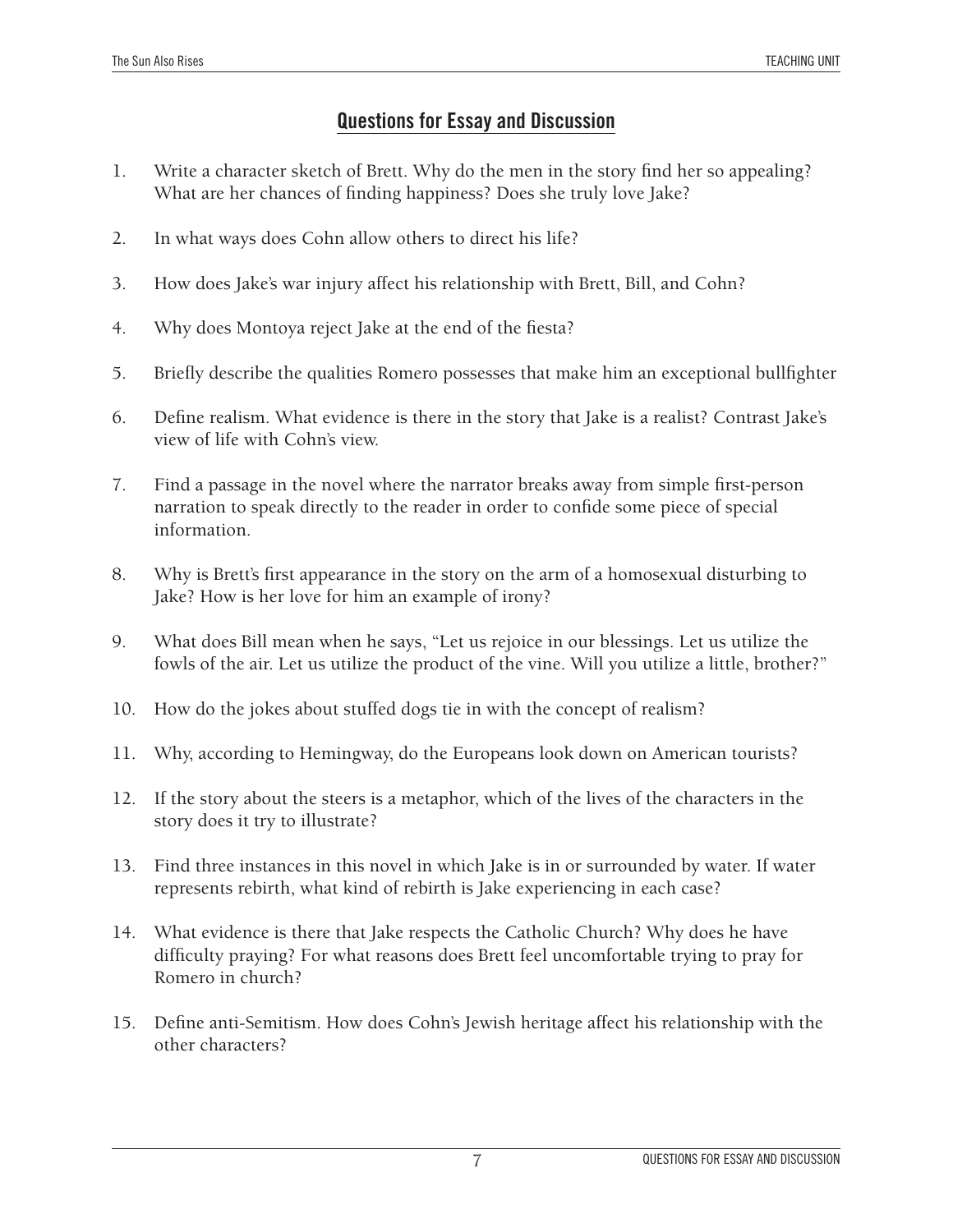### **The Sun Also Rises**

### **BOOK I**

### **Chapter I**

### **VOCABULARY**

**evidently**—apparently **exploitation**—misuse **frank**—candid **hence**—therefore **inferiority**—a sense of being lower in quality or importance **kiosque**—salesperson's cart of wares

1. Why does Cohn learn to box? What evidence is there in this chapter that the narrator, Jake, does not approve of Cohn's attitude toward the sport?

\_\_\_\_\_\_\_\_\_\_\_\_\_\_\_\_\_\_\_\_\_\_\_\_\_\_\_\_\_\_\_\_\_\_\_\_\_\_\_\_\_\_\_\_\_\_\_\_\_\_\_\_\_\_\_\_\_\_\_\_\_\_\_\_\_\_\_\_\_\_\_\_\_ \_\_\_\_\_\_\_\_\_\_\_\_\_\_\_\_\_\_\_\_\_\_\_\_\_\_\_\_\_\_\_\_\_\_\_\_\_\_\_\_\_\_\_\_\_\_\_\_\_\_\_\_\_\_\_\_\_\_\_\_\_\_\_\_\_\_\_\_\_\_\_\_\_ \_\_\_\_\_\_\_\_\_\_\_\_\_\_\_\_\_\_\_\_\_\_\_\_\_\_\_\_\_\_\_\_\_\_\_\_\_\_\_\_\_\_\_\_\_\_\_\_\_\_\_\_\_\_\_\_\_\_\_\_\_\_\_\_\_\_\_\_\_\_\_\_\_ \_\_\_\_\_\_\_\_\_\_\_\_\_\_\_\_\_\_\_\_\_\_\_\_\_\_\_\_\_\_\_\_\_\_\_\_\_\_\_\_\_\_\_\_\_\_\_\_\_\_\_\_\_\_\_\_\_\_\_\_\_\_\_\_\_\_\_\_\_\_\_\_\_

\_\_\_\_\_\_\_\_\_\_\_\_\_\_\_\_\_\_\_\_\_\_\_\_\_\_\_\_\_\_\_\_\_\_\_\_\_\_\_\_\_\_\_\_\_\_\_\_\_\_\_\_\_\_\_\_\_\_\_\_\_\_\_\_\_\_\_\_\_\_\_\_\_ \_\_\_\_\_\_\_\_\_\_\_\_\_\_\_\_\_\_\_\_\_\_\_\_\_\_\_\_\_\_\_\_\_\_\_\_\_\_\_\_\_\_\_\_\_\_\_\_\_\_\_\_\_\_\_\_\_\_\_\_\_\_\_\_\_\_\_\_\_\_\_\_\_ \_\_\_\_\_\_\_\_\_\_\_\_\_\_\_\_\_\_\_\_\_\_\_\_\_\_\_\_\_\_\_\_\_\_\_\_\_\_\_\_\_\_\_\_\_\_\_\_\_\_\_\_\_\_\_\_\_\_\_\_\_\_\_\_\_\_\_\_\_\_\_\_\_ \_\_\_\_\_\_\_\_\_\_\_\_\_\_\_\_\_\_\_\_\_\_\_\_\_\_\_\_\_\_\_\_\_\_\_\_\_\_\_\_\_\_\_\_\_\_\_\_\_\_\_\_\_\_\_\_\_\_\_\_\_\_\_\_\_\_\_\_\_\_\_\_\_

- 2. List three incidents from this chapter that illustrate Cohn's willingness to let others direct his life.
- 3. What does the last line in this chapter ("I rather liked him and evidently she led him quite a life.") reveal about the narrator's opinion of Cohn? In what way can this statement be considered sarcastic?

\_\_\_\_\_\_\_\_\_\_\_\_\_\_\_\_\_\_\_\_\_\_\_\_\_\_\_\_\_\_\_\_\_\_\_\_\_\_\_\_\_\_\_\_\_\_\_\_\_\_\_\_\_\_\_\_\_\_\_\_\_\_\_\_\_\_\_\_\_\_\_\_\_ \_\_\_\_\_\_\_\_\_\_\_\_\_\_\_\_\_\_\_\_\_\_\_\_\_\_\_\_\_\_\_\_\_\_\_\_\_\_\_\_\_\_\_\_\_\_\_\_\_\_\_\_\_\_\_\_\_\_\_\_\_\_\_\_\_\_\_\_\_\_\_\_\_ \_\_\_\_\_\_\_\_\_\_\_\_\_\_\_\_\_\_\_\_\_\_\_\_\_\_\_\_\_\_\_\_\_\_\_\_\_\_\_\_\_\_\_\_\_\_\_\_\_\_\_\_\_\_\_\_\_\_\_\_\_\_\_\_\_\_\_\_\_\_\_\_\_ \_\_\_\_\_\_\_\_\_\_\_\_\_\_\_\_\_\_\_\_\_\_\_\_\_\_\_\_\_\_\_\_\_\_\_\_\_\_\_\_\_\_\_\_\_\_\_\_\_\_\_\_\_\_\_\_\_\_\_\_\_\_\_\_\_\_\_\_\_\_\_\_\_

4. Hemingway's writing style is characterized by short, simple sentences. Find a passage in this chapter illustrating this style.

\_\_\_\_\_\_\_\_\_\_\_\_\_\_\_\_\_\_\_\_\_\_\_\_\_\_\_\_\_\_\_\_\_\_\_\_\_\_\_\_\_\_\_\_\_\_\_\_\_\_\_\_\_\_\_\_\_\_\_\_\_\_\_\_\_\_\_\_\_\_\_\_\_ \_\_\_\_\_\_\_\_\_\_\_\_\_\_\_\_\_\_\_\_\_\_\_\_\_\_\_\_\_\_\_\_\_\_\_\_\_\_\_\_\_\_\_\_\_\_\_\_\_\_\_\_\_\_\_\_\_\_\_\_\_\_\_\_\_\_\_\_\_\_\_\_\_ \_\_\_\_\_\_\_\_\_\_\_\_\_\_\_\_\_\_\_\_\_\_\_\_\_\_\_\_\_\_\_\_\_\_\_\_\_\_\_\_\_\_\_\_\_\_\_\_\_\_\_\_\_\_\_\_\_\_\_\_\_\_\_\_\_\_\_\_\_\_\_\_\_ \_\_\_\_\_\_\_\_\_\_\_\_\_\_\_\_\_\_\_\_\_\_\_\_\_\_\_\_\_\_\_\_\_\_\_\_\_\_\_\_\_\_\_\_\_\_\_\_\_\_\_\_\_\_\_\_\_\_\_\_\_\_\_\_\_\_\_\_\_\_\_\_\_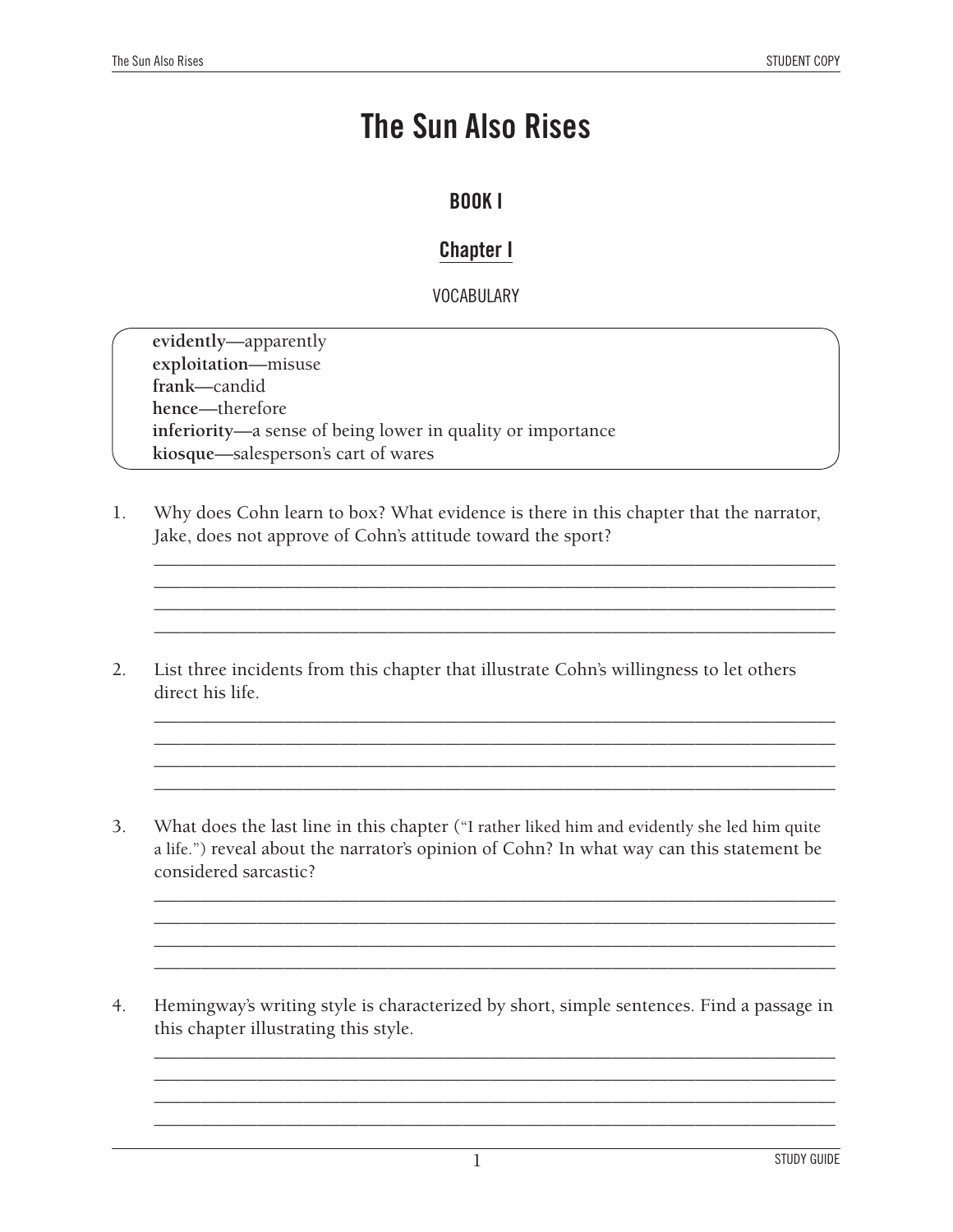### **Chapter IV**

### **VOCABULARY**

circularizing-publicizing grievance-complaint imperfections-flaws inscription-engraving liaison-personal business livery-uniform

1. Why does Brett consider Jake's war injury her punishment for being with too many men? How is their situation an example of irony?

 $2.$ How does the following quotation help the reader understand Jake's realistic approach to life?

"I was pretty well through with the subject. At one time or another I had probably considered it from most of its various angles, including the one that certain injuries or imperfections are a subject of merriment while remaining quite serious for the person possessing them."